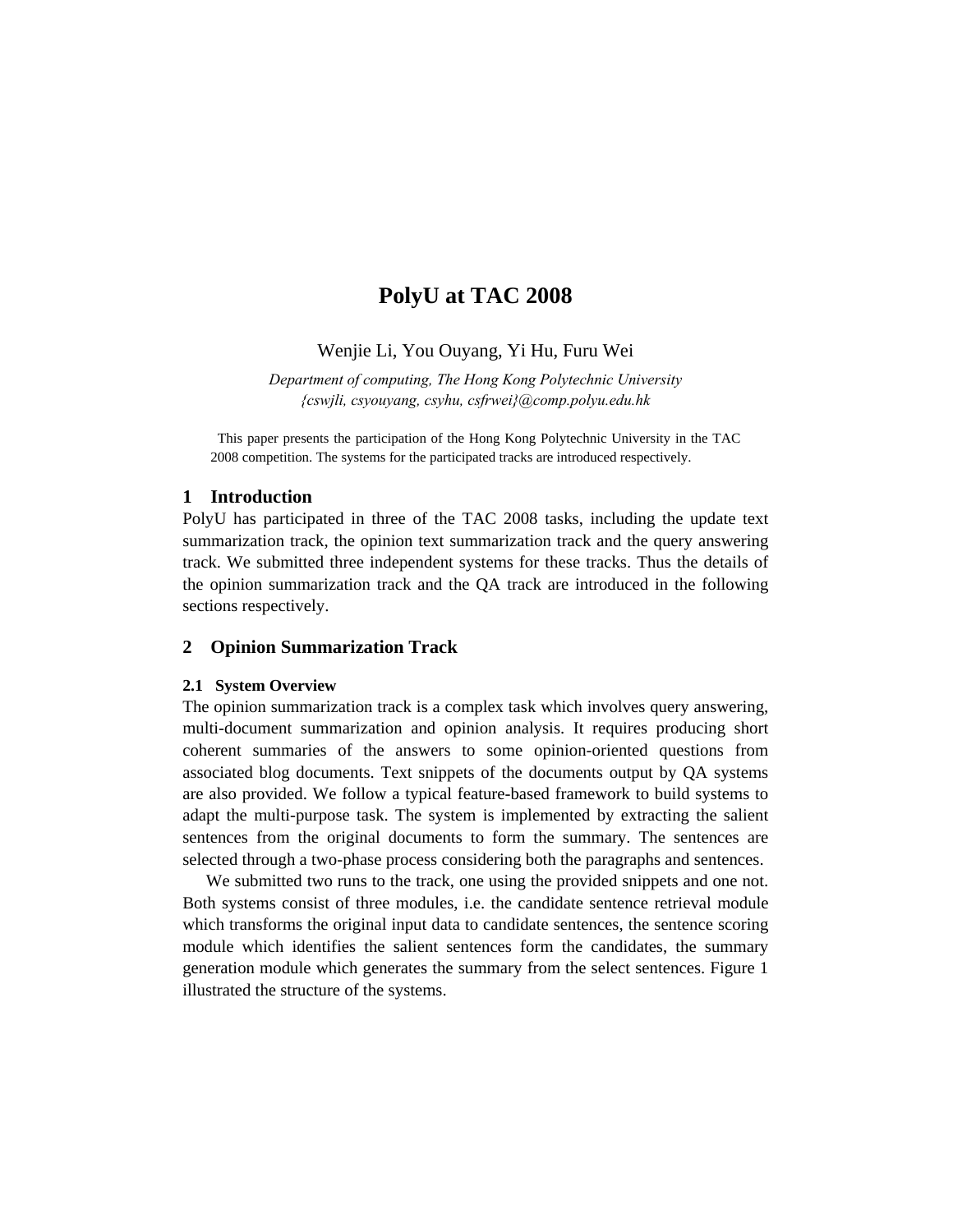

**Figure 1. System structure**

## **2.2 Candidate Sentence Retrieval**

The objective of this module is to retrieve the candidate sentences from the HTML files for later processes.

# *2.2.1 Retrieving without snippets*

The original documents in the TAC 2008 data set are in HTML style. Therefore, the very first step of the systems is to retrieve the texts from the HTML files. In our system, we rely on several heuristics rules based on HTML tag analysis to identify the text segments, detailed as below:

(1) Only the section appearing between " $\langle \text{body}\rangle$ " and " $\langle \text{body}\rangle$ " is considered;

(2) Each section of text between "<p>" and "</p>" or ">" and "<br/><br/>to  $\sim$ " are retrieved and regarded as a paragraph;

(3) The first html tag contains "comment" such as "<br/>begin-comment>", "<comments>" or etc is regarded as the boundary of the original post from the blogger and the comment posts from the visitors.

### *2.2.2 Retrieving with snippets*

The above rules are very simple thus it can not retrieve all the texts in the documents. The snippets can be used to make complement by two ways:

(1) The text pieces in the HTML files which contain the snippet segments;

(2) The snippets themselves.

# *2.2.3 Sentence Segment*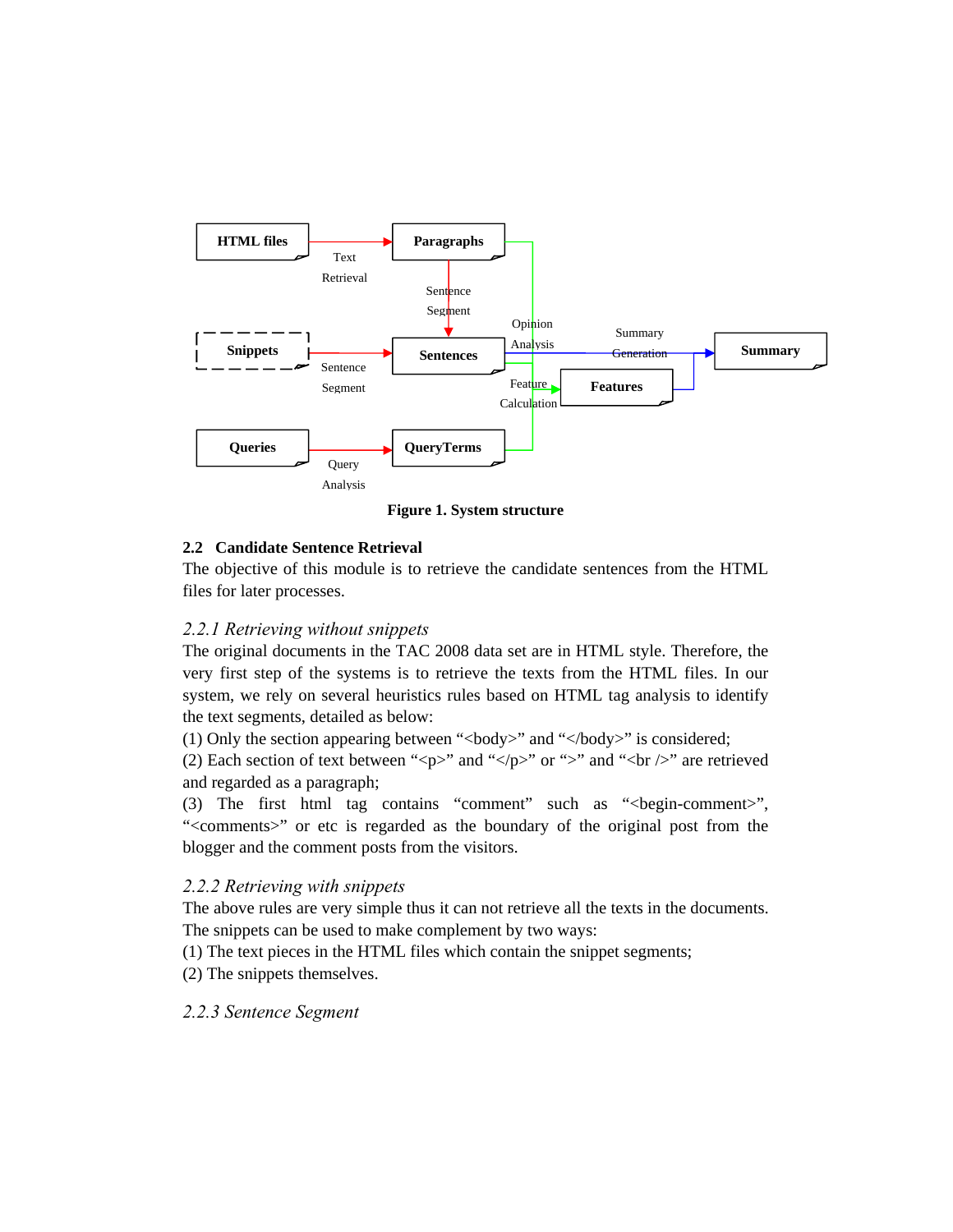All the retrieved texts are fed to the GATE tool [4] to be segmented to sentences. The output sentences of GATE are used to compose a sentence candidate collection through a simple filter which removes the sentences with less than 6 words or very low grammatical quality.

### **2.3 Sentence Scoring**

After the sentence candidates are obtained, the next step is to determine the salient sentences to be included in the summary.

### *2.3.1 Scoring without snippets*

In our systems, we regard the informative richness as the main criteria for measuring the importance of a sentence, considering how much useful information it contains for the queries. Since the task involves opinion analysis, QA and document summarization at the same time, various characteristics of the sentences should be considered to measure their importance. In our system we use multiple features to directly depict the characteristics, including **Centroid**, **SimtoQuery**, **PosSentiment**, **PosOpinion**, **NegSentiment**, **NegOpinion** and **Position**. Centroid and SimtoQuery are two traditional features in the summarization area which reflect the informative richness of the sentence to the text collection and the query respectively [5]. For this opinion-oriented task, four features are also included to depict the informative richness of the sentences in expressing opinions. The features are simply defined by the numbers of the words appearing in several dictionaries, including the positive or negative dictionaries of sentiment terms and opinion terms. At last, a position feature is simply used to indicate if the sentence belongs to the original post field or the comment field since we thought that the comments may be more likely to express opinions and views than the original post.

In the blog posts or comments, spoken language usages are very common since blogs are not as formal as newswire or literature articles. The sentences in the blog posts or comments may possibly be not complete. Therefore, a single sentence may be not sufficient for describing an opinion or a view completely. Motivated by this, we introduce several paragraph-level features to complement the sentence-level features, including ParaCentroid, ParaSimtoQuery, ParaOpinion, ParaSentiment. The definition of these features is very similar to the sentence-level features. The difference is that they are defined on the paragraphs.

Using the above features, a composite score is defined as a linear combination of the features which aims at synthesizing the effect from different aspects of the sentence.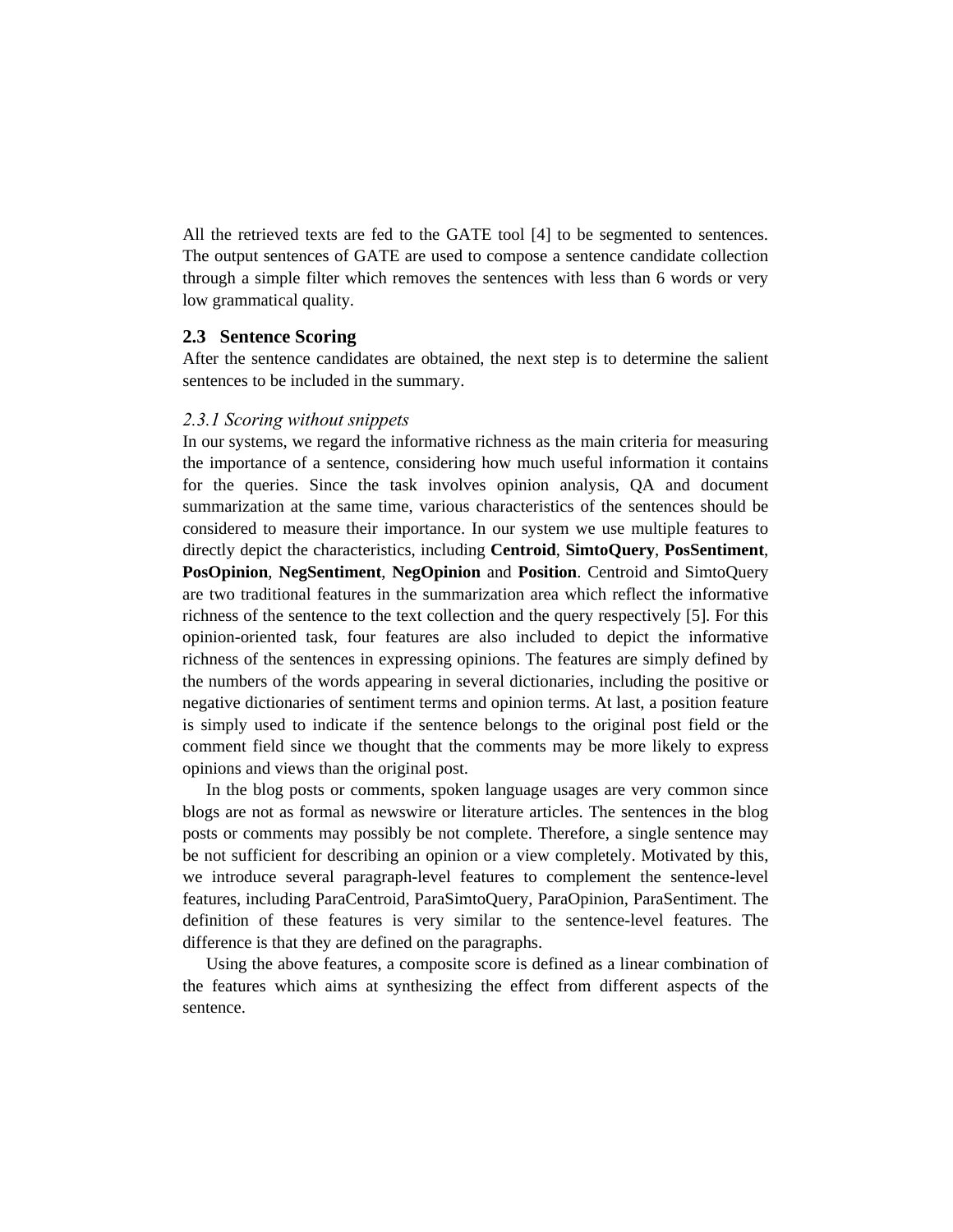### *2.3.2 Scoring with snippets*

To the system using the snippets, an additional SimtoSnippet feature defined as the similarity between the snippets and the sentence is also included. Since the snippets contain the most important information of the texts, this feature is regarded as a decent estimation of the sentence importance.

# **2.4 Summary Generation**

### *1.4.1 Sentence selection strategy without snippets*

Instead of directly using the composite score to select the sentences, we adopt a twophase strategy to select the desired sentences. The selection process starts with select candidate paragraphs using the paragraph-level features. In the above retrieving process, a retrieved paragraph is either a paragraph from the blogger poster or a paragraph from one commenter. Therefore, we believe a paragraph can be regarded a complete semantic unit which reflects an opinion from one person. Therefore, we only consider the sentences appeared in the informative paragraphs as potential sentences to be included in the summary. The informative degree of a paragraph is reflected by its ability to answer the queries, such as similarity to query, opinion significance and etc. So in this step, we remove all the uninformative paragraphs which do not include enough query terms or opinion terms. Then the remained sentences are ranked by the composite scores. The composite scores of all the sentences are normalized by the maximum one. The sentences whose scores are more than 0.3 are selected into the summary and a maximum of 20 sentences is allowed.

### *2.4.2 Sentence selection strategy with snippets*

In the system with snippets, some additional sentences are also selected from the retrieved sentences with snippets. First, the sentences which are similar to the snippets are selected. The similarity is calculated by the overlapping rate of the snippets and the sentence and the threshold of the overlap rate is set to 0.6. At most 15 sentences of this type can be added in the summary. At last, the sentences directly appearing in the snippets are also added to the summary. The maximum number for this type of sentences is also 15.

### *2.4.3 Post Processing*

In summarization from multiple resources, the original texts usually contain redundant information. Thus we adopt the Maximum Marginal Relevance approach to remove the repetitive sentences. The sentences are selected iteratively that each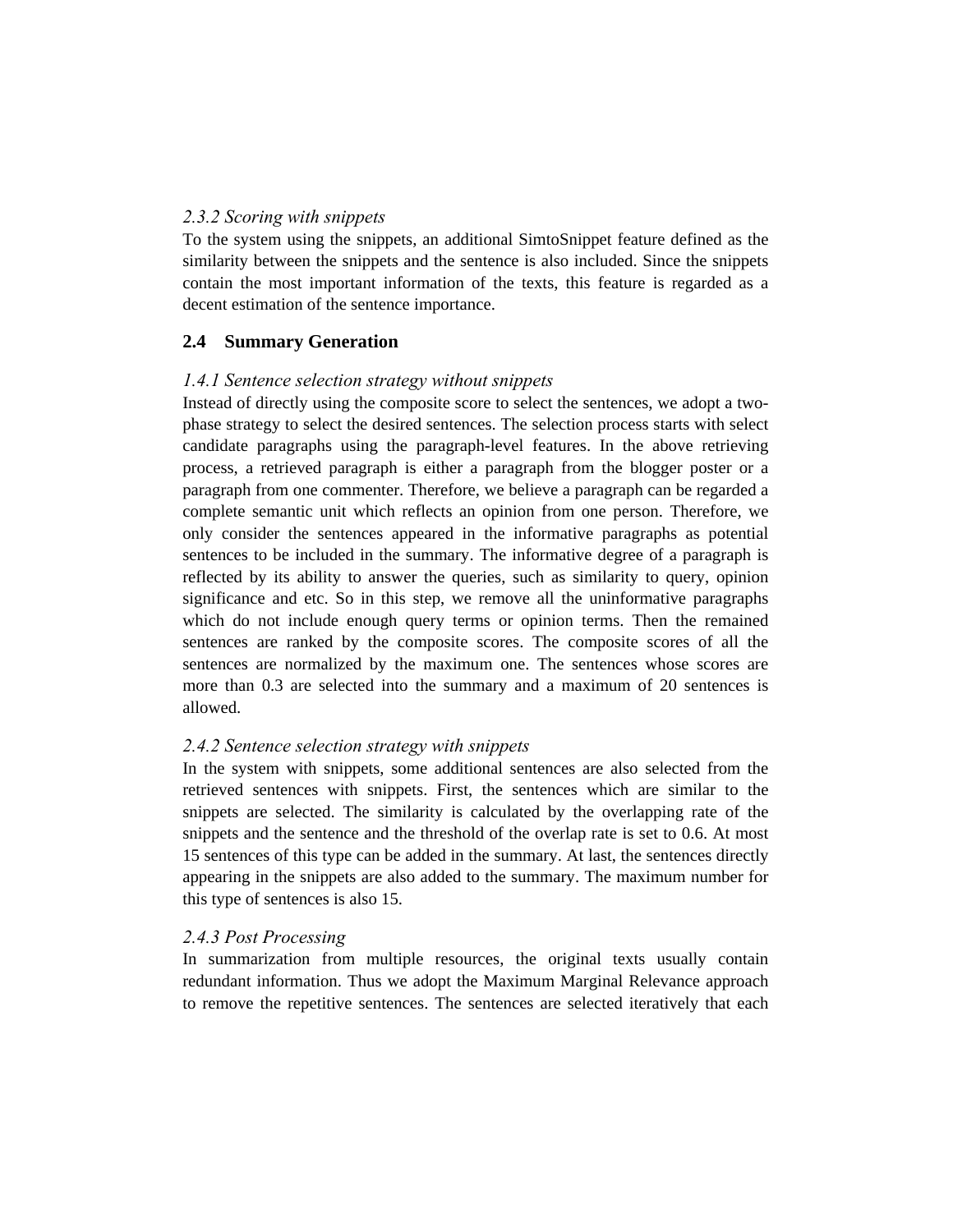round the candidate sentence will be selected only when it is not too similar to any sentences already in the summary. At last, all the selected sentences are refined to increase the readability of the summary. The refinement includes several simple rules for removing irregular tokens and capitalizing the headword.

### **2.5 Evaluations and Results**

In the opinion summarization track of TAC 2008, a total of 36 runs are submitted. Among these submission, 17 systems used the given snippets and 19 systems not. Because the snippet files provided additional information, generally the system using the snippets performed better in answering the questions. We submitted two runs to the track, i.e. the Polyu1 system which did not use the snippets and the Polyu2 system which used the snippets. The results of the TAC evaluations are listed in Table 1. The BestAll and BestNoSni indicate the best result in all the submitted systems and in all the systems without the snippets respectively. Table 2 shows the ranks of our systems in all the systems. In our belief the two kinds of systems using or not using snippets should be compared respectively. Therefore, we provide the ranking results both in all the systems and each kind of systems. In the table, the first number indicates the rank of the system in the corresponding kind of systems and the second one stands for the rank in all the systems.

| System           | Pyramid | Gramma-  | Non-       | Structure | Overall     | Overall        |
|------------------|---------|----------|------------|-----------|-------------|----------------|
|                  | F-score | ticality | redundancy | Coherence | readability | responsiveness |
| Polyu2           | 0.380   | 5.636    | 5.727      | 3.091     | 4.136       | 4.545          |
| <b>BestAll</b>   | 0.534   | 7.545    | 8.045      | 3.591     | 5.318       | 5.773          |
| Polyu1           | 0.251   | 5.864    | 6.909      | 3.045     | 3.864       | 2.864          |
| <b>BestNoSni</b> | 0.251   | 6.000    | 7.909      | 3.591     | 5.318       | 3.909          |

**Table 1. Results of the evaluations** 

#### **Table 2. Ranks of the two systems**

| System             |         | Pyramid Gramma- | Non-  | Structure | Overall | Overall                                         |
|--------------------|---------|-----------------|-------|-----------|---------|-------------------------------------------------|
|                    | F-score | ticality        |       |           |         | redundancy Coherence readability responsiveness |
| Polyu1 1, 11       |         | 3.7             | 2.4   | 6.15      | 4.13    | 6.19                                            |
| Polyu <sub>2</sub> | 6, 6    | 4.9             | 10.23 | 6.11      | 4.6     |                                                 |

In the results, the Polyu2 system performed better than Polyu1 since generally the systems using the additional snippets performed better. However, the Polyu1 system performed relatively better than Polyu2 in corresponding kind of systems. This is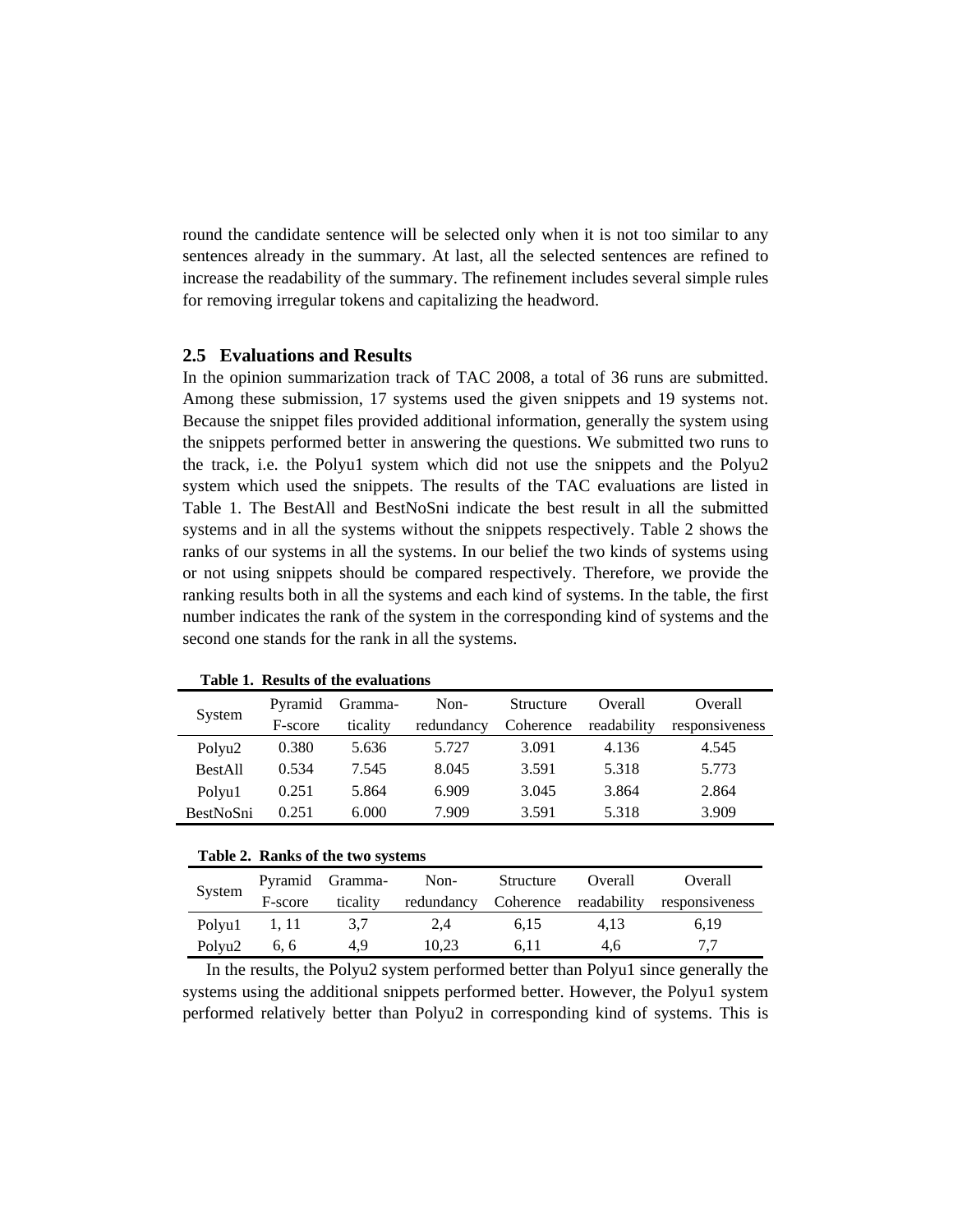because we mainly focused on retrieving the salient sentences from the original HTML files. The usage of the snippets was very simple in the Polyu2 system. The most different performance of the two systems is in the Non-redundancy evaluation. This is because the Polyu2 system selected more sentences from three different resources thus it suffered more risk of containing repeating information.

### **3 Question Answering Track**

#### **3.1 Introduction**

The goal of the QA task is described as developing a system that retrieves precise answers to questions by searching large document collections from the corpus Blog06. Different from the QA tracks in previous TREC, the QA task in TAC08 requires participating systems providing answers to the questions with opinion.

The opinion questions have two types, each with its own evaluation metric. The first one is rigid question, such as "Name US senators who support tax reform", which needs strings containing a list term as the answers of such questions. The evaluation metric is F-measure combining precision and recall. The second one is squishy question, such as "Why do countries want to have nuclear power plants?", which needs strings to be answer string to the question. Its evaluation metric is nugget pyramid evaluation used for "Other" questions in the TREC 2006-2007 QA track.

In terms of our approach in TAC 2008, there are four sequential steps in extracting answers. Briefly to say, the first one is a preprocessing procedure that contains tagging the opinion of a question. This is a human intervention procedure. We tagged the opinion of each question with "Polarity = Positive" or "Polarity = Negative". This preprocessing step also extracts text contents from the document collections, and then split the text contents into sentences. The answers are assumed to hide in these content sentences. In this approach, we only use the provided top 50 blog pages to each question as document collection. The second step recognizes the polarity of a sentence in these text contents. We believe that the answers should be in the sentences with the same sentiment orientation of the opinion of the correlated question. The third step calculates the similarity between a sentence and the correlated question. This process filters out the sentences with less possibility to answer the question. The last step extracts the answers from the top ranked sentences. The sentences with higher rank are assumed to more possibly contain the answers.

The following sections will introduce the details used in these steps respectively.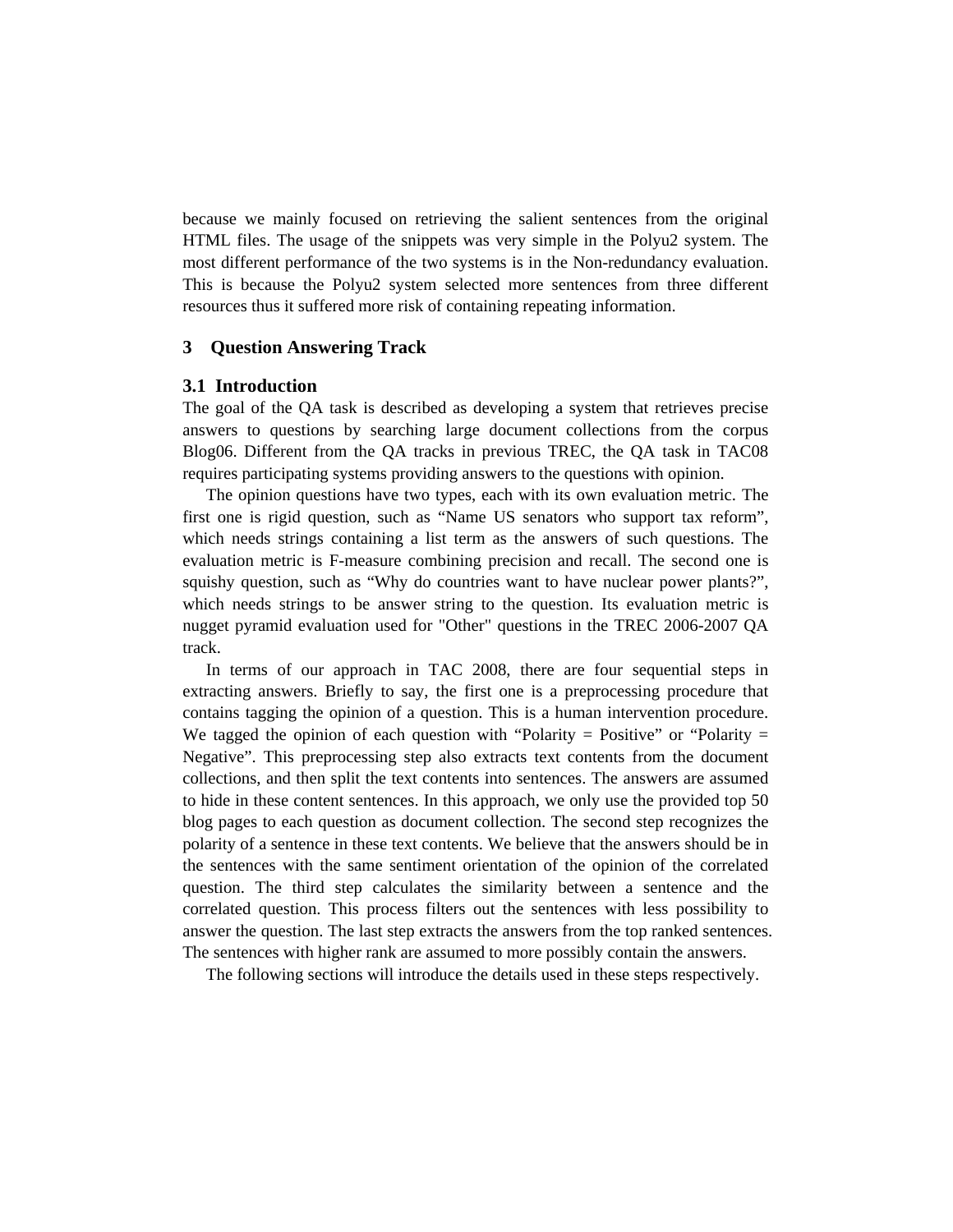### **3.2 Preprocessing Procedures**

#### *3.2.1 Tagging Questions*

The questions of QA track in TAC 2008 have their sentiment orientation. For example, the rigid question "Who prefers Starbucks to Dunkin Donuts?" has positive polarity and the squishy question "What features do people dislike about Vista?" has negative polarity. In this step, we give a sentiment label to all questions. The polarity label will be read into memory as an attribute of its correlated question. These labels are used to guide the next steps to collect sentences with the same orientation from the top 50 documents.

### *3.2.2 Extracting and Segmenting Text Contents*

Because the data of Blog06 come from Blogs, the web pages are organized with hierarchical structure by using defined XML tags.

In our system, we only extract the contents between the tags  $\langle p \rangle$  and  $\langle p \rangle$  as the text contents. Seen from the extracted contents, their also exit many non-letter characters in them. After getting the text contents, we use the character ".", "!", "?" and ";" as the end mark of sentences to split the text contents into sentence sequences. The answers are regarded to be hidden in these individual sentences.

# **3.3 Language Modeling Approach to Sentiment Classification of Sentences**

To handle the problem of recognizing the sentiment orientation of a sentence, we propose an idea to estimate both the positive and negative language models from training collections. Then the orientation of a sentence is computed by the Kullback-Leibler divergence between the language model estimated from the sentence and these two trained sentiment models. We assert the polarity of a sentence by observing whether its language model is close to the trained "Positive" model or the "Negative" model.

The motivation of language modeling is simple: the "Positive" and "Negative" languages are likely to be substantially different, i.e. they prefer to different language habits. We exploit this divergence in the language models to classify a sentence.

The "Positive" orientation is represented with a positive language model  $\theta$ <sup>*P*</sup> that is a probability distribution over N-grams in positive training collection. Accordingly, a negative language model  $\theta_N$  represents the language model for "negative" orientation. A test sentence generates a language model  $\theta_s$ . Note that a language model is a statistical model: probability distribution over language units, indicating the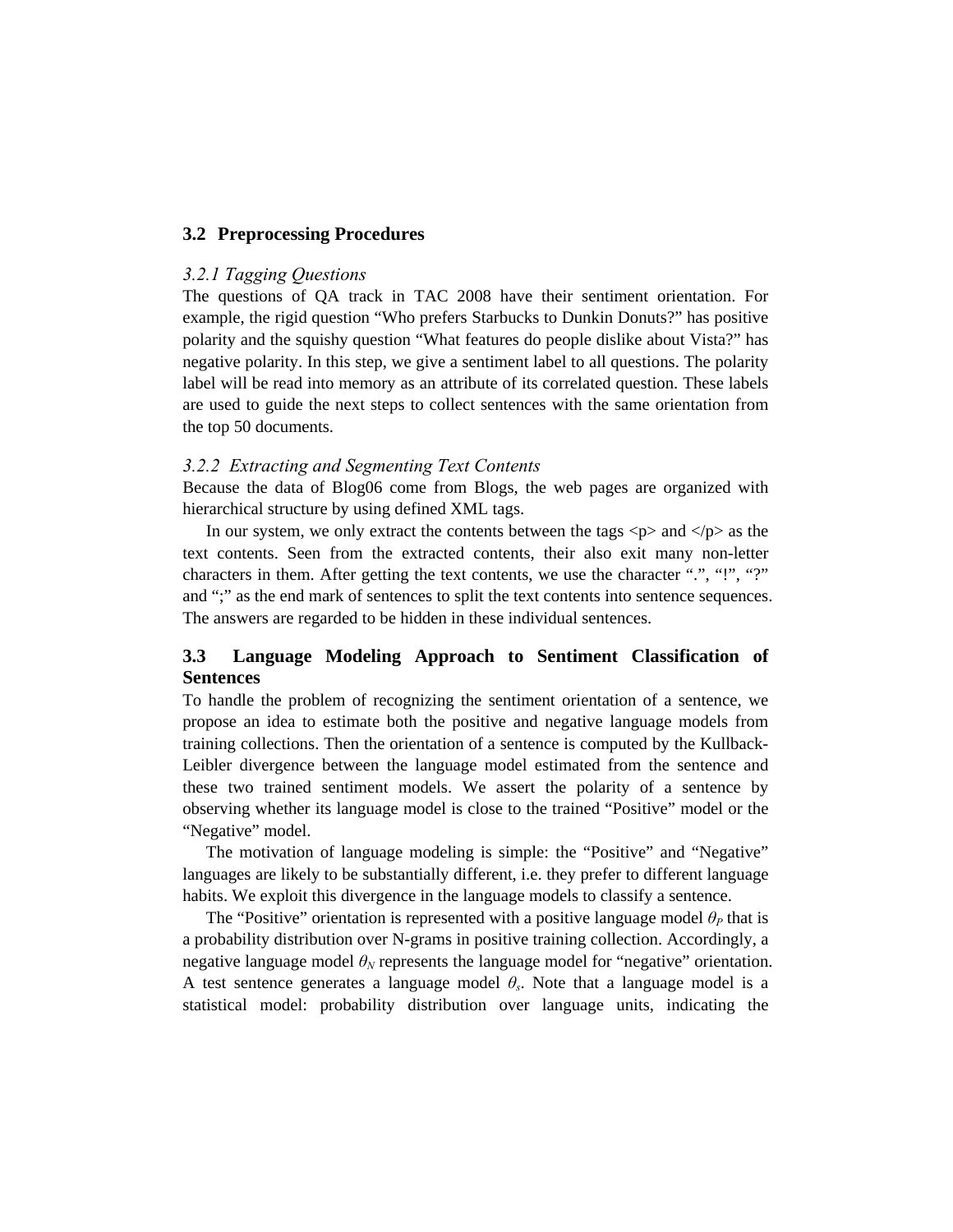likelihood of observing these units in a language. Therefore a sentence can then compare its model with "Positive" or "Negative" model using distance mechanism:

$$
\varphi(s; \theta_P, \theta_N) = Dis(\theta_s, \theta_P) - Dis(\theta_s, \theta_N) : \begin{cases} < 0 & Positive \\ > 0 & Negative \\ = 0 & Neutral \end{cases} \tag{1}
$$

Where  $Dis(p,q)$  is the distance between two distributions p and q. This formula expresses the classifying idea that if  $Dis(\theta_s, \theta_P)$  is smaller than  $Dis(\theta_s, \theta_N)$ , it means the test sentence *s* is closer to "Positive". Otherwise, if  $Dis(\theta_s, \theta_p)$  is greater than *Dis(* $\theta_s$ *,*  $\theta_N$ *)*, "Negative". Note that if  $\varphi(s; \theta_P, \theta_N)$  equals to zero, the test document is regarded to be "neutral". Then, we exploit the Kullback-Leibler Divergence as the distance measure.

$$
Dis(\theta_s, \theta_p) = \sum_{\substack{n \text{gram} \in S}} Pr(\text{ngram} | \theta_s) \log \left( \frac{Pr(\text{ngram} | \theta_s)}{Pr(\text{ngram} | \theta_p)} \right) \tag{2}
$$
  

$$
Dis(\theta_s, \theta_N) = \sum_{\substack{n \text{gram} \in S}} Pr(\text{ngram} | \theta_s) \log \left( \frac{Pr(\text{ngram} | \theta_s)}{Pr(\text{ngram} | \theta_N)} \right)
$$

All the details please refer to [1].

### **3.4 Exploring Similarity between Question and Sentence**

This section discusses the similarity between a question and a sentence, and this similarity is explored to filter out the sentences which have less possibility to contain an answer. The assumption is that an answer containing sentence ought to be similar to the correlated question.

Somers [3] reviewed several sentence distance or similarity measures that were linguistically motivated. Different linguistic components of a sentence (e.g. characters, words, or structures) can be used as comparison units. So far, characterbased matching, word-based matching, structure-based matching, and syntaxmatching have been used.

In our system, we treat a sentence as a pure string [2]. First, since the string view allows the system manipulation of many languages as pure strings, we can use the same algorithm to retrieve sentences written in different languages. Second, each sentence can be treated as a small piece of document and sentence similarities can be adapted to rank sentences. Third, in a language-learning context, sentence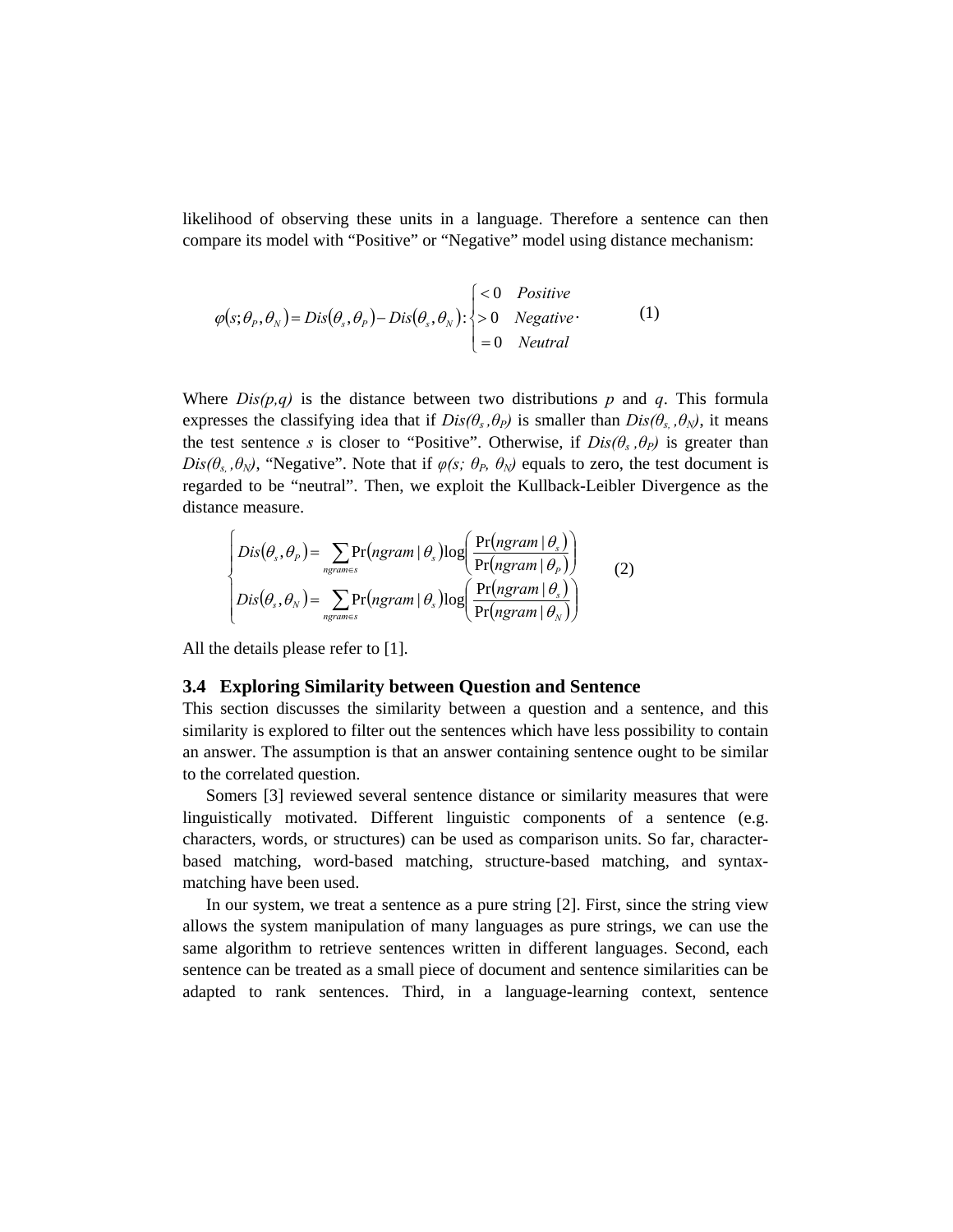correctness is difficult to predict and pure string comparison is a more tolerant approach than a linguistic component-based approach.

This system explorers the Dice Coefficient method, and the Dice Coefficient here is an N-gram-based (exactly to say, unigram and bigram) similarity measure. The similarity value is related to a ratio of the number of common N-grams for both two strings and the individual number of total N-grams of the two sentences respectively. When comparing a question  $Q$  and a sentence *S*, if  $n_{com\_uni}$  ( $n_{com\_bi}$ ) is the count of common unigrams (bigrams),  $n_{Q,\text{uni}}$  ( $n_{Q,\text{bi}}$ ) is the total count of unigrams (bigrams) of question *Q*, and  $n<sub>S</sub>$  uni ( $n<sub>S</sub>$  bi) is the total count of unigrams (bigrams) of sentence *S*, the Dice coefficient can be expressed as follows.

$$
Dice(Q, S) = \alpha_1 \frac{n_{com\_uni}}{n_{Q\_uni} + n_{S\_uni}} + \alpha_2 \frac{n_{com\_bi}}{n_{Q\_bi} + n_{S\_bi}}
$$
(3)

where  $\alpha_1 + \alpha_2 = 1$ .

In the similarity measure, question and sentence are decomposed into smaller unigram and bigram units. All grams are used as elements representing *Q* and *S*. Obviously, the different values of the two alphas will balance the contributions of the unigrams and bigrams. The system simply sets  $\alpha_1 = \alpha_2 = 0.5$ .

#### **3.5 Answer Extraction**

In sentence ranking, we extract from the entire collection of web pages  $\langle O, S, P, \rangle$ *Sim*> triples. They are respectively a question  $Q$ , a sentence  $S$  of the question, their common sentiment orientation *P*, and the similarity representing its likelihood of containing an answer.

In terms of a *Q*, we rank its sentences appearing in its correlated triples by using the corresponding similarities. That means we filter out unlikely sentence candidates.

For the answer extraction of rigid question, the first noun phrase with capital letter will be extracted from the top sentences to organize the answer set. If some sentence does not contain such noun phrase with capital letter, the system will go on extracting the answer from the next one. At last, the system extracts at last 5 answers for each rigid question. As an alternative, the system also tries to extract the first noun phrase which not only begins with capital letter but also is a named entity. The recognition of named entity is implemented by using the famous GATE tool. This answer set with named entity recognition is submitted as the PolyU2 result, that is, the second run.